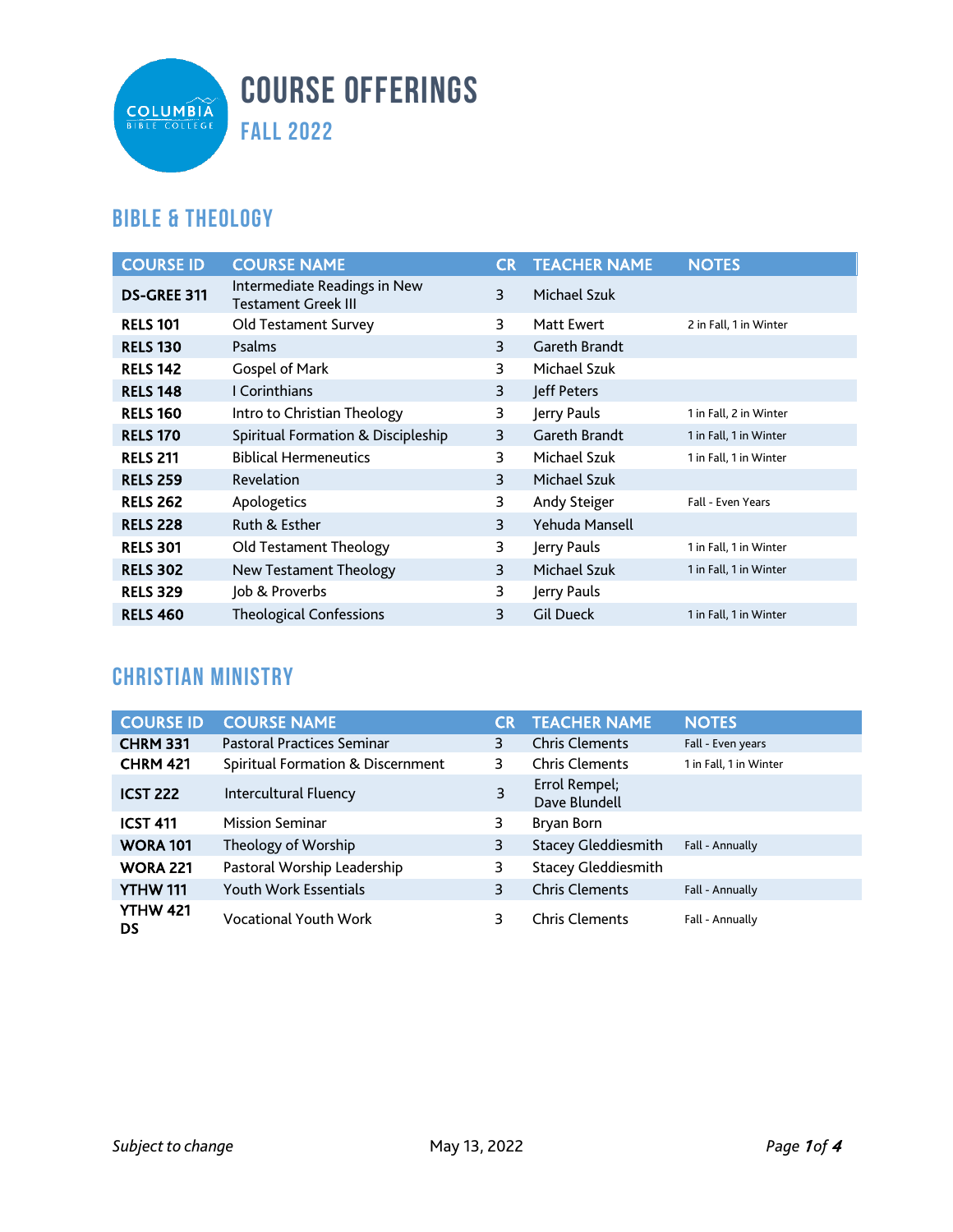### **Ministry Experience**

| <b>COURSE ID</b>    | <b>COURSE NAME</b>                           |     | <b>TEACHER NAME</b>                | <b>NOTES</b> |
|---------------------|----------------------------------------------|-----|------------------------------------|--------------|
| <b>EXPL 101/102</b> | Service Practicum I/II                       | 0.5 | Lorrita Bos;<br>David Warkentin    |              |
|                     | <b>EXPL 201/202</b> Service Practicum III/IV | 0.5 | Lorrita Bos;<br>David Warkentin    |              |
| <b>EXPL 301-4</b>   | Internship                                   |     | David Warkentin                    |              |
| <b>EXPL 311</b>     | Cross-Cultural Internship                    | 12  | Bryan Born;<br>David Warkentin     |              |
| <b>EXPL 321</b>     | Youth Ministry Internship                    | 12  | Chris Clements;<br>David Warkentin |              |

## **General Studies**

| <b>COURSE ID</b>   | <b>COURSE NAME</b>                  | <b>CR</b> | <b>TEACHER NAME</b>                                                               | <b>NOTES</b>             |
|--------------------|-------------------------------------|-----------|-----------------------------------------------------------------------------------|--------------------------|
| <b>BUSI 101</b>    | Intro to Business                   | 3         | <b>Kurtis Kube</b>                                                                | 1 in Fall, 1 in Winter   |
| <b>BUSI 245</b>    | Accounting I                        | 3         | Kurtis Kube                                                                       | Fall - Annually          |
| <b>COMM 321</b>    | <b>Effective Communication</b>      | 3         | Aften Thiessen                                                                    | 1 in Fall, 1 in Winter   |
| <b>COMM 351</b>    | <b>Conflict Management</b>          | 3         | Rob Rolleman                                                                      | 1 in Fall, 1 in Winter   |
| <b>ECON 101</b>    | <b>Principles of Macroeconomics</b> | 3         | <b>Kurtis Kube</b>                                                                | Fall - Even years        |
| <b>ENGL 105</b>    | <b>Academic Writing</b>             | 3         | Dorothy Gebert                                                                    | 1 in Fall, 1 in Winter   |
| <b>HIST 211</b>    | History of Christianity             | 3         | Greg Thiessen;<br>Erv Klassen                                                     | Fall - Annually          |
| <b>HIST 221</b>    | Anabaptist History & Thought        | 3         | Gareth Brandt                                                                     | 1 in Fall, 1 in Winter   |
| <b>IDIS 121</b>    | Intro to Healthy Relationships      | 3         | Juliet Teeter;<br>Matt Kaminski                                                   | 2 in Fall, 1 in Winter   |
| <b>ON-IDIS 172</b> | Intro to Indigenous Studies         | 3         | <b>NAIITS (North American</b><br>Institute for Indigenous<br>Theological Studies) | Fall                     |
| <b>IDIS 371</b>    | Theology Through the Arts           | 3         | <b>Stacey Gleddiesmith</b>                                                        | Fall - Even years        |
| <b>LDRS 111</b>    | Self-Management                     | 3         | Matt Kaminski                                                                     | Fall - Annually          |
| <b>LDRS 201</b>    | Intro to Leadership Studies         | 3         | Matt Kaminski                                                                     | 1 in Fall, 1 in Winter   |
| <b>LDRS 203</b>    | Theology of Leadership              | 3         | <b>Steve Brown</b>                                                                | Fall - Annually - Winter |
| <b>LDRS 391 DS</b> | Leadership Seminar                  | 3         | Matt Kaminski                                                                     | Fall                     |
| <b>PHIL 231</b>    | <b>Ethical Reasoning</b>            | 3         | <b>Gil Dueck</b>                                                                  | 1 in Fall, 1 in Winter   |
| <b>PSYC 101</b>    | Intro to Psychology I               | 3         | Darrin Derksen;<br>Juliet Teeter                                                  |                          |
| <b>PSYC 202</b>    | <b>Research Methods</b>             | 3         | Mahima Jacob                                                                      | Fall - Even years        |
| <b>PSYC 231</b>    | <b>Basic Counselling Skills</b>     | 3         | Mahima Jacob                                                                      | 1 in Fall, 1 in Winter   |
| <b>PSYC 331</b>    | <b>Theories of Counselling</b>      | 3         | Darrin Derksen                                                                    | Fall - Even years        |
| <b>THTR 101</b>    | Intro to Theatre                    | 3         | Ali Cumming                                                                       |                          |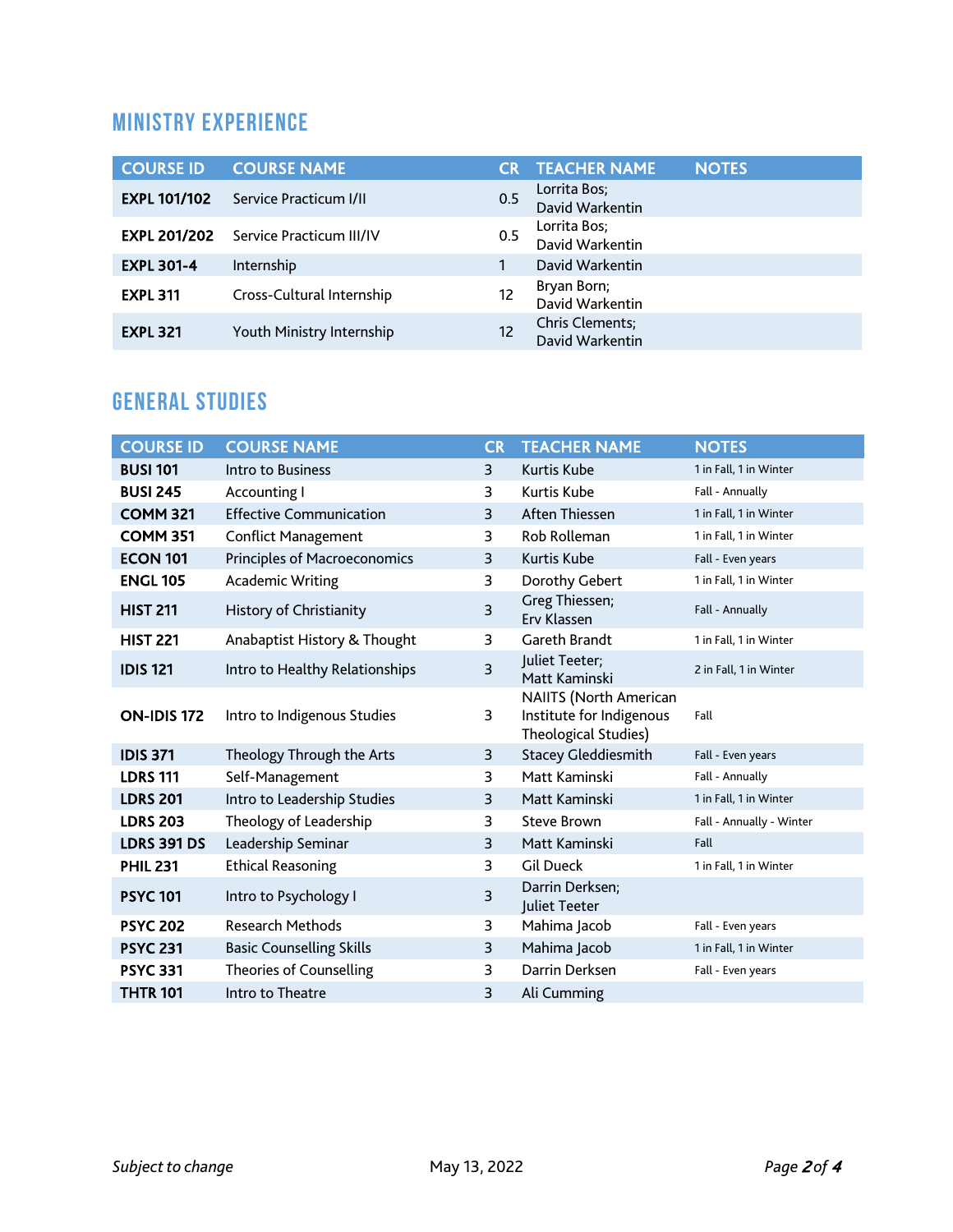#### **Music**

| <b>COURSE ID</b> | <b>COURSE NAME</b>    |     | <b>CR TEACHER NAME</b>    | <b>NOTES</b> |
|------------------|-----------------------|-----|---------------------------|--------------|
| <b>MUSI 112</b>  | <b>Music Theory</b>   |     | <b>Bethany Somerville</b> |              |
| <b>MUSI 131</b>  | <b>Guitar Lessons</b> |     | Mark Hildebrand           |              |
| <b>MUSI 132</b>  | Piano Lessons         |     | <b>Bethany Somerville</b> |              |
| <b>MUSI 133</b>  | <b>Voice Lessons</b>  |     | Carlene Wiebe             |              |
| <b>MUSI 143</b>  | <b>Vocal Ensemble</b> |     | <b>Shar Warkentin</b>     |              |
| <b>MUSI 151</b>  | Worship Ensemble      | 1.5 | <b>Shar Warkentin</b>     |              |

## **Educational Assistant**

| <b>COURSE ID</b> | <b>COURSE NAME</b>                                   | <b>CR</b>      | <b>TEACHER NAME</b>               | <b>NOTES</b>                          |
|------------------|------------------------------------------------------|----------------|-----------------------------------|---------------------------------------|
| <b>EDUA 121</b>  | Child, Adolescent & Adult<br>Development             | 1              | Heather Smith; Tina<br>Richardson | Modular & Daytime cohort              |
| <b>EDUA 122</b>  | Health & Wellness                                    | 2              | Juliet Teeter                     | Combined Modular & Daytime            |
| <b>EDUA 123</b>  | Inclusion and Behaviour Management                   | 3              | Heather Smith; Tina<br>Richardson | Evening & Daytime cohort              |
| <b>EDUA 124</b>  | Learning and Support Strategies                      | 3              | Tina Richardson                   | Daytime cohort                        |
| <b>EDUA 125</b>  | Interpersonal Communication -<br>Group & Written     | 1              | Tina Richardson                   | Daytime cohort                        |
| <b>EDUA 126</b>  | Christian Worldview for Educational<br>Assistants    | 1              | Aften Thiessen                    | Daytime cohort                        |
| <b>EDUA 127A</b> | Professional Practice, Practicum &<br>Accountability | $\mathbf{0}$   | Tina Richardson                   | <b>Combined Modular &amp; Daytime</b> |
| <b>EDUA 127B</b> | Professional Practice, Practicum &<br>Accountability | $\overline{c}$ | Tina Richardson                   | Daytime cohort                        |
| <b>EDUA 127C</b> | Professional Practice, Practicum &<br>Accountability | $\mathbf{0}$   | Tina Richardson                   | Daytime cohort                        |
| <b>EDUA 128</b>  | Community, Diversity & Specialized<br>Supports       | 1              | Tina Richardson                   | Daytime cohort                        |

#### **Outdoor Leadership/Emergency Rescue TECHnician**

| <b>COURSE ID</b> | <b>COURSE NAME</b>                   | CR | <b>TEACHER NAME</b> | <b>NOTES</b>    |
|------------------|--------------------------------------|----|---------------------|-----------------|
| <b>HKIN 132</b>  | <b>Emergency Medical Responder</b>   | 2  | <b>TBA</b>          | Fall - Annually |
| <b>HKIN 142</b>  | Rope Rescue Technician               | 2  | TBA                 | Fall - Annually |
| <b>HKIN 232</b>  | Wilderness First Aid Bridge          | 2  | <b>TBA</b>          | Modular         |
| <b>HKIN 243</b>  | <b>Rock Climbing</b>                 | 2  | <b>TBA</b>          | Modular         |
| <b>HKIN 244</b>  | Mountaineering                       | 2  | <b>TBA</b>          | Modular         |
| <b>HKIN 251</b>  | River Kayaking                       | 2  | <b>TBA</b>          | Modular         |
| <b>HKIN 252</b>  | Ocean Kayaking                       | 2  | <b>TBA</b>          | Modular         |
| <b>HKIN 254</b>  | Swiftwater Rescue Technician         | 2  | <b>TBA</b>          | Modular         |
| <b>OUTL 103</b>  | <b>Emergency Rescue Technician I</b> | 2  | <b>TBA</b>          | Fall - Annually |